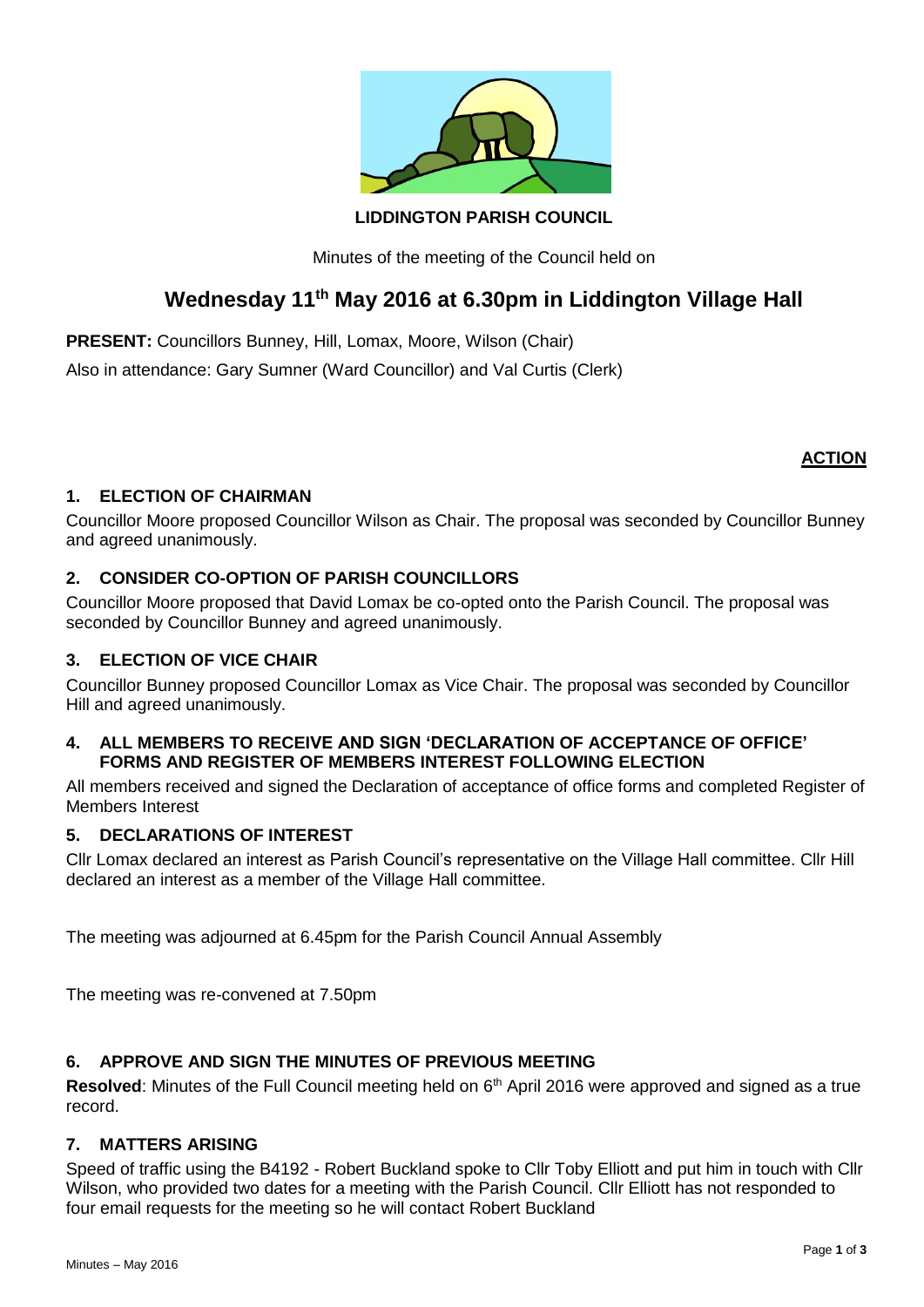# **8. PUBLIC SESSION**

Two members of the public were present and raised the issue of a response received from SBC regarding the wider issues being experienced in the village with a proposed development in a Conservation area. The Planning Enforcement Officer, Conservation Officer and a Planning Officer to be invited to attend the next meeting of the Parish Council. Clerk

## **9. REVIEW AND ADOPTION OF:**

**Resolved**: The Parish Council agreed to re-adopt the LPC Standing Orders and Financial Regulations.

#### **10. PLANNING MATTERS**

**(a) Application:** S/16/0739 (25th May 2016) **Location:** Great Western Hospital, Marlborough Road, Swindon SN3 6BB **Proposal:** Erection of a combined heat and power (CHP) system and associated infrastructure

**Resolved**: that the Parish Council has no comments to make to application S/16/0739

#### **11. WARD COUNCILLOR REPORT**

Gary Sumner advised the meeting that West Berks was funding a replacement for the number 90 bus service due to pressure from Lambourn residents and making a contribution towards the number 47 bus. He had approached several Parish Councils and all but South Marston had confirmed interest in the alternative bus provision for the villages and parishes. The service would be a 16 seat bus travelling in a loop from the hospital through the villages, Covingham, Nythe and back to the hospital. Parish Councils will be asked to encourage local residents to make use of the service to ensure it is well supported. Without the support, Parish Councils may have to contribute to the cost in the future NEV- Lotmead and Redlands planning applications have been pushed back to the end of June. He had become aware that Thames Water are unable to supply water to the southern part of the development. There is capacity at Barnfield Road sewerage treatment plant therefore a new plant will not be needed to be built. Full planning applications are expected by the end of the year for the Rowborough development and also the Southern connector road.

#### **12. VILLAGE MATTERS**

- **(a) To agree tasks for the Lengthsman to undertake this month** no tasks were agreed. The meeting noted that the playing field was in need of some work being undertaken. Cllrs Wilson, Lomax and Bunney to meet Mark Reynolds on site to discuss. Clerk to arrange suitable date
- **(b) To further determine if the Parish Council wishes to explore potential services transfers from the Borough Council** – a further meeting to be arranged with Kirsty Cole to discuss the detail

#### **13. FINANCE**

- (a) **Account Summary** It was **resolved** to accept the statement of accounts as at the end of the financial year. Cllr Lomax suggested investigating electronic banking to facilitate more frequent reconciliations. Action – Cllr Wilson and Clerk
- **(b) Budget 2016/17** It was **resolved** to approve and adopt the budget for 2016/17.
- **(c) Invoices**
- It was **resolved** to approve payment of the following:
	- Wiltshire Association of Local Councils Annual Subscription £135.43

It was **resolved t**o ratify the following payment made between meetings

Mark Reynolds – Cut hedges round playing field - £180.00

#### **(d) Consider any grant requests received**

It was **resolved:** that £100 donation be given to the Bobby Van Trust.

The meeting noted that there was a need for another cheque signatory. Cllr Bunney was proposed by Cllr Wilson and seconded by Cllr Hill.

#### **14. INSURANCE**

**(a) Level of Cover** – The Council **resolved** that the level of insurance cover was adequate